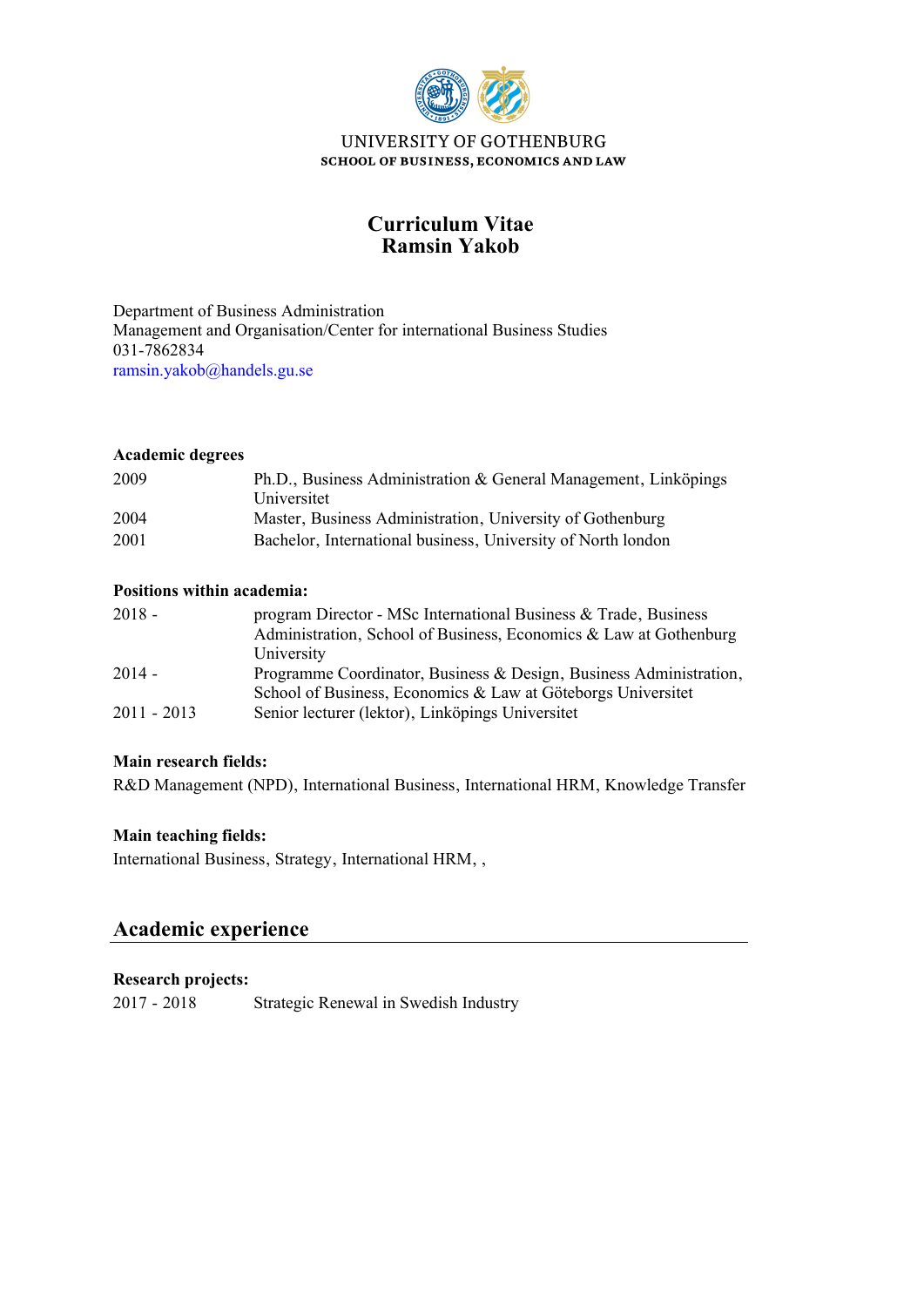#### **International research projects:**

2013 - INTERNATIONAL BUSINESS RESEARCH IN AN ERA OF GLOBAL SPATIAL RECONFIGURATION CORPORATE RESTRUCTURING IN THE GLOBAL AUTOMOTIVE INDUSTRY - THE DISINVESTMENTS OF GM AND FORD AND THE ENTRY OF CHINA, Claes G Alvstam, Dr. Econ. in economic geography; holder of the Torsten and Ragnar Söderberg professorial chair in economic sciences; professor in international economic geography at School of Business, Economics and Law. (project coordinator) Jan-Erik Vahlne, Dr.Econ. in international business; professor emeritus in international business at the School of Business, Economics and Law. Bent Petersen, Dr.Econ., professor in international business at Copenhagen Business School and visiting professor in international business at the School of Business, Economics and Law. Harald Dolles, Ph.D. guest professor in international business, School of Business, Economics and Law. Katarina Hamberg Lagerström, Dr. Econ. in business administration; associate professor in international business at the School of Business, Economics and Law. Inge Ivarsson, Dr. Econ. in economic geography; associate professor in economic geography at School of Business, Economics and Law. Patrik Ström, Dr. Econ in economic geography; Pro Futura Research fellow at the Swedish Collegium of Advanced Study at Uppsala University, and associate professor at the School of Business, Economics and Law. Kamarudding, Abdulsomad, Dr.Econ. in economic history; post-doc researcher at the Institute for Entrepreneurship and Innovation at the School of Business, Economics and Law. Cheryl Cordeiro Nilsson, Ph.D. in linguistics with specialization in cross-cultural communication; Post-doc researcher at the Centre for Globalization and Development at the University of Gothenburg. Curt Nestor, Dr. Econ. in economic geography and lecturer at the School of Business, Economics and Law. Roger Schweizer, Dr. Econ. In Business Administration; post-doc Broman researcher at the Institute of Entrepreneurship and Innovation and lecturer in international business at the School of Business, Economics and Law. Ramsin Yakob, Ph.D. in Business Administration; post-doc researcher at Linköping University. Affiliated project members Martina Fuchs, Prof.Dr. in economic geography, Wirtschafts- und Sozialwissenshaftliche Fakultät, Universität zu Köln, Germany Martina Fromhold-Eisebith, Prof.Dr. in economic geography, Rheinisch-Westfälische Technische Hochschule Aachen, Germany. Erja Kettunen-Matilainen, Dr.Econ, in economic geography, Researcher at the Centre for Markets in Transition, Aalto School of Business, Aalto University, Helsinki.

#### **Reviewer assignments:**

Industrial & Corporate Change

#### **Pedagogical training:**

| 2010 | Teaching in Higher Education', Step 2. Design, Evaluation, and   |
|------|------------------------------------------------------------------|
|      | Organization of Learning"                                        |
| 2006 | Teaching in Higher Education', step 1: Learning, Instruction and |
|      | Knowledge                                                        |

#### **Pedagogical projects and development:**

2015 Active Learning Classroom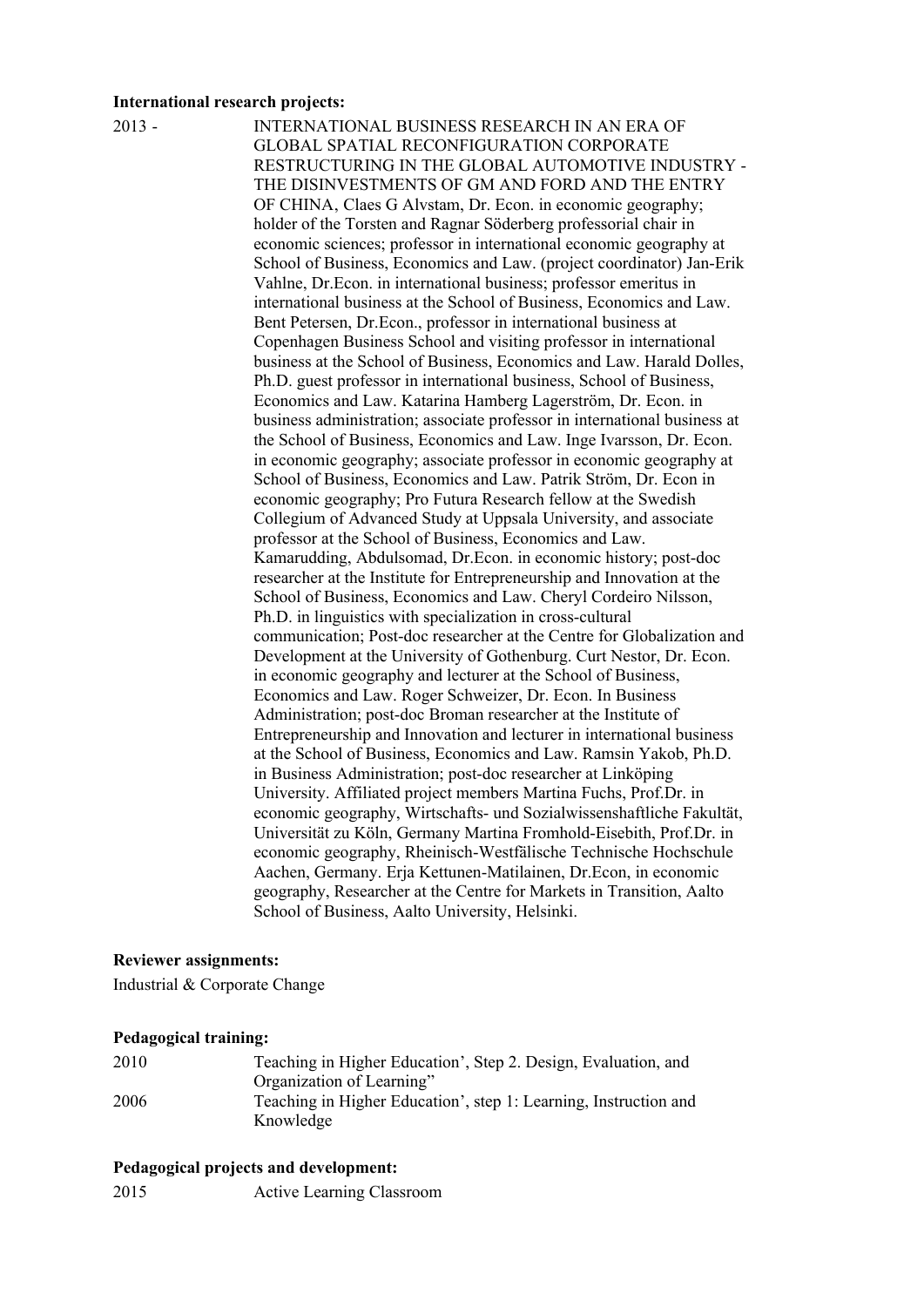## **Other experience**

## **Experience outside of academia within field:**

| $2001 - 2002$ | Graduate Trainee Program, American Express UK |
|---------------|-----------------------------------------------|
| 1999 - 2000   | Management Consultant, Royal Bank of Scotland |
| 1999 - 2000   | Consultant, Royal bank of Scotland            |

## **Publications**

## **Journal article (peer-reviewed)**

Yakob, Ramsin (2019) Context, competencies, and local managerial capacity development: a longitudinal study of HRM implementation at Volvo Car China. *Asian Business & Management . https://doi.org/10.1057/s41291-019-00080-4,*

Yakob, Ramsin (2018) Augmenting Local Managerial Capacity Through Knowledge Collectivities: The Case of Volvo Car China. *Journal of International Management*, 24:4, p. 386-403.

Yakob, Ramsin, Nakamura, Richard, Ström, Patrik (2018) Chinese foreign acquisitions aimed for strategic asset-creation and innovation upgrading: The case of Geely and Volvo Cars. *Technovation*,

Yakob, Ramsin (2015) An Empirical Study of Solution Search Processes in Complex Problem Solving: The Vehicle Crossbeam Case. *International Journal of Automotive Technology*, 15:4.

Yakob, Ramsin, Tell, Fredrik (2007) Managing near decomposability in complex platform development projects. *International Journal of Technology Intelligence and Planning*, 3:4, p. 387-407.

## **Book chapter**

Yakob, Ramsin, Bengtsson, Marie, Wahlstedt, Linnéa (2012) Att Styra Problemlösning. In *Styrning : med projekt och kunskap i fokus*, p. 225-244. Lund : Studentlitteratur.

Yakob, Ramsin, Tell, Fredrik (2009) Detecting Errors Early. In *Platforms, Markets and Innovation*, p. 416. Cheltenham and Northampton : Edward Elgar.

#### **Doctoral thesis**

Yakob, Ramsin (2009) *The Problem with Errors*. Doct. thesis, Linköping: Linköping University Electronic Press.